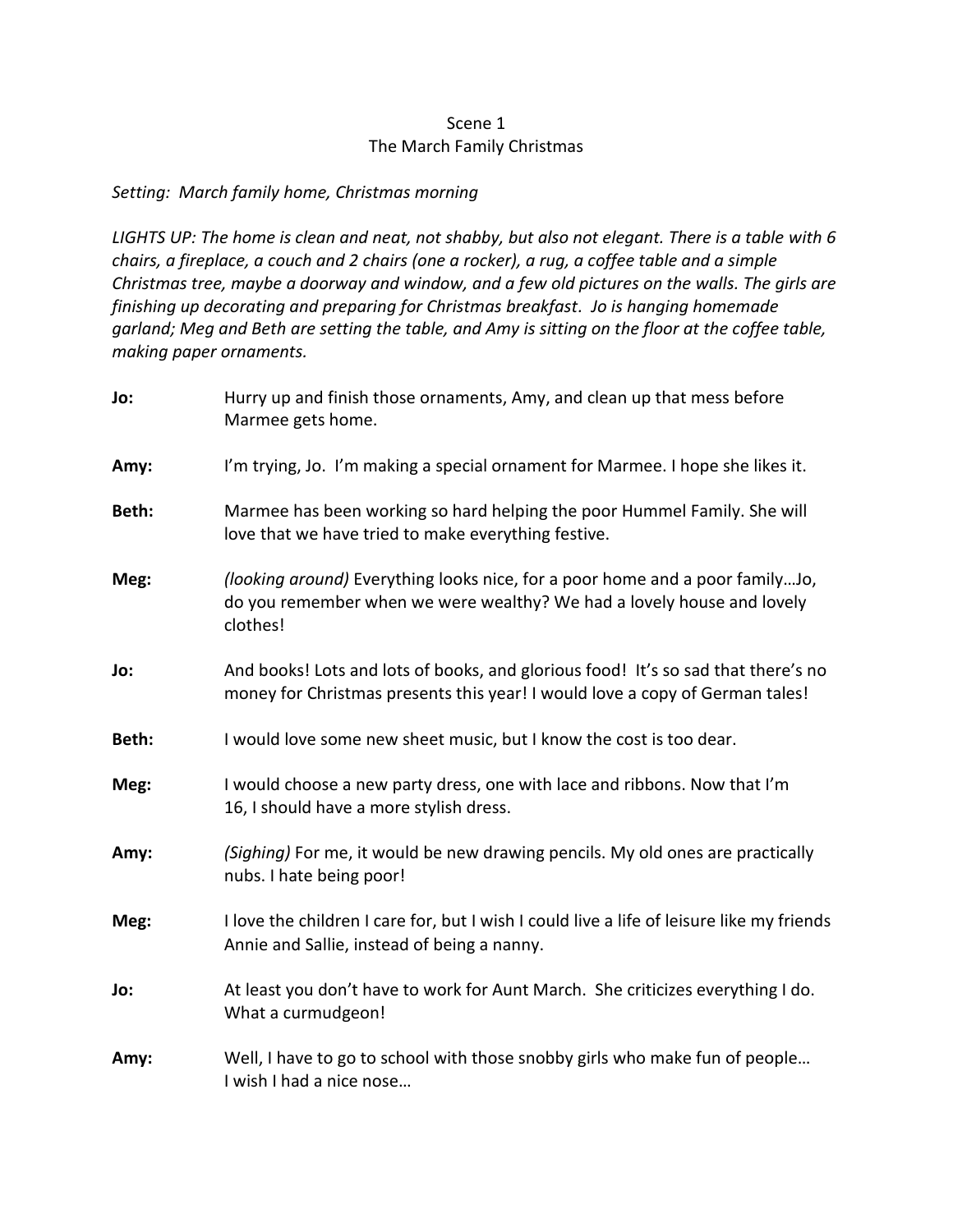| Beth: | We shouldn't complain so. We are poor, but we have each other and Marmee<br>and Father. We just have to bear our burdens. |
|-------|---------------------------------------------------------------------------------------------------------------------------|
| Jo:   | You are so right, sweet Beth. I resolve to improve my temper.                                                             |
| Meg:  | And I'll try not to be so vain and be content with what I have.                                                           |
| Beth: | I'll try to do the housework with a cheerful heart.                                                                       |
|       |                                                                                                                           |

*(It's quiet for a few seconds, and then everyone looks at Amy who fidgets and then speaks).*

**Amy:** I resolve to be less selfish…and stop obsessing about my nose.

*(Jo sticks out her arm, and each girl does the same, putting hands on top of each other to seal their pact. Hannah enters with food, sets it on the table, and looks at each of the girls.)*

- **Hannah:** What are you all doing? Hurry up and finish up your work. Your mother will be home soon. Amy, warm her slippers; Beth, get her shawl; Jo, put another log in the fire, and Meg, help me with the food. *(Hannah exits)*
- **Meg:** Hannah makes a good point. Marmee is so good to us. We should be thinking of her and not ourselves!

*(Meg goes to help Hannah while the others rush to their tasks.)*

**Jo:** Hurry, everyone! I think I hear Marmee.

*(Marmee enters wearing a hat and heavy shawl, looking very cold and tired.)*

**Marmee:** Good morning, everyone. And Merry Christmas! It's so terribly cold outside this morning! Quickly, help me get off my things and give me a hug…*(looks around)* Oh, everything looks lovely! Thank you all.

*(The girls rush to hug her. Meg enters with food, puts it on the table and joins the hug. All wish Marmee a Merry Christmas. Hannah enters with sausages, etc.)*

- **Marmee:** Girls look, we have a letter from Father. I shall read it soon, but first I have to ask you all to do a special thing...I know we are not wealthy, but compared to some others, we are very fortunate. The poor Hummel family is sick and starving… Would you be willing to give them your Christmas breakfast?
- **Jo:** Our lovely breakfast...with marmalade toast?

**Amy:** And fat sausages?